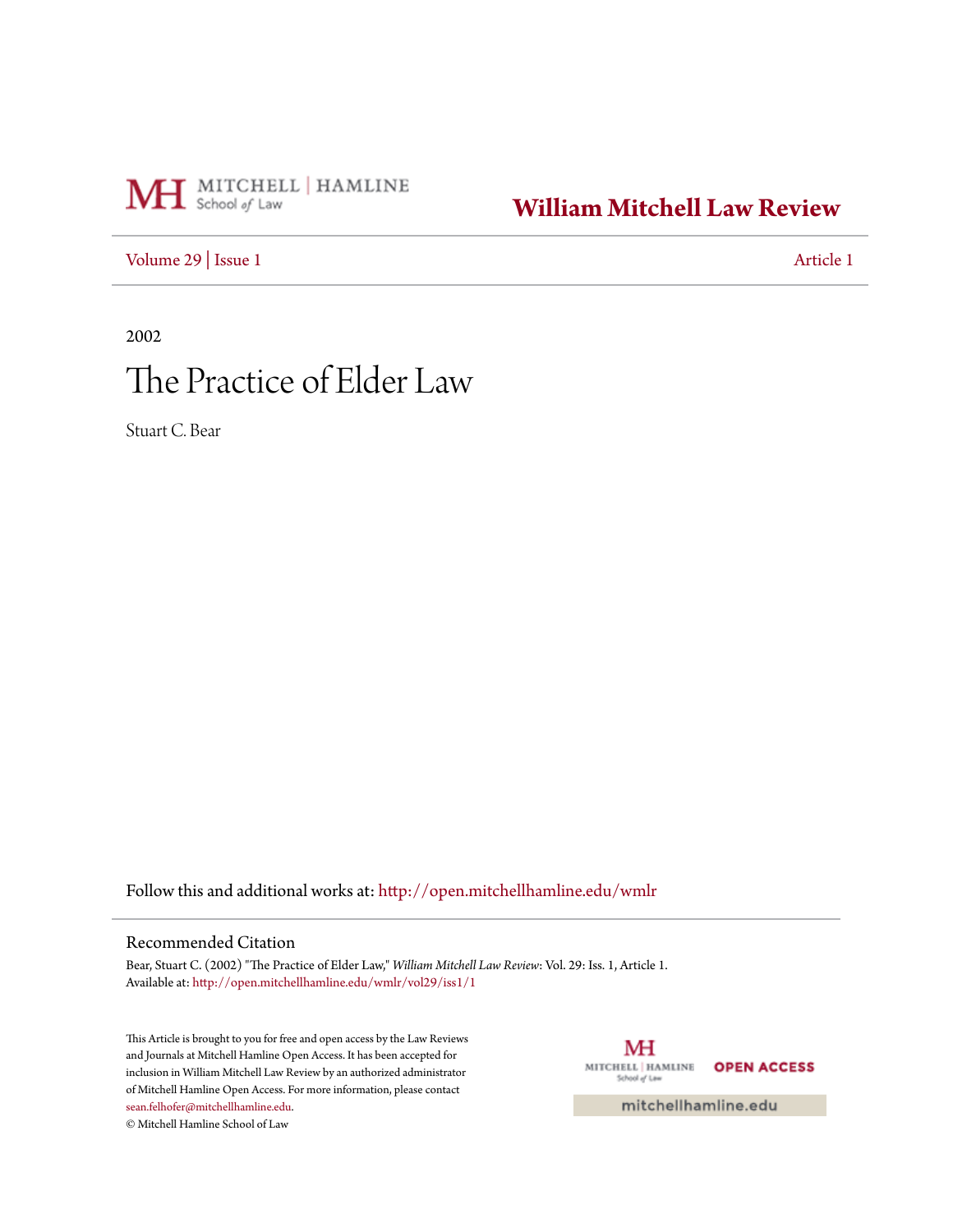1

#### **THE PRACTICE OF ELDER LAW**

### STUART C. BEAR†

#### *"Cast me not off in the time of old age; when my strength faileth, foresake me not."*

*–Psalms* 71:9 (Jewish Publication Society).

| IV. LAWYER AS AMBASSADOR TO PRACTICE OF LAW AND |  |
|-------------------------------------------------|--|
|                                                 |  |
|                                                 |  |
|                                                 |  |

#### I. INTRODUCTION

It's Monday morning. I arrive at the office a little later than I would have liked, because I have just dropped my children off at school. Already, my client voice message light is on. I pick up the message, and the message is from a responsible daughter, calling on behalf of her mother. I note the quiver in her voice. Responsible Daughter reports that over the weekend, Mom, a widow, slipped and fell and was found unconscious in her home. She was rushed to the hospital where her condition has now stabilized. Mom broke her hip and will need convalescent care, most likely in a nursing home facility. Responsible Daughter posed myriad questions: What type of care is available? How much is it going to cost? How can Responsible Daughter be appointed Mom's legal authority to make financial and medical decisions? How soon can we meet? How much is it going to cost for my services? $1$ 

<sup>†</sup> Mr. Bear is a 1985 graduate of William Mitchell College of Law. He is a shareholder with the Twin Cities law firm of Chestnut & Cambronne, P.A. He is the Chair of the Elder Law Section of the Minnesota State Bar Association.

<sup>1</sup>*. See* MINN. R. PROF. C. 1.5. "A lawyer's fees shall be reasonable," as determined by a number of factors, including

time and labor required. . . the fee customarily charged in the locality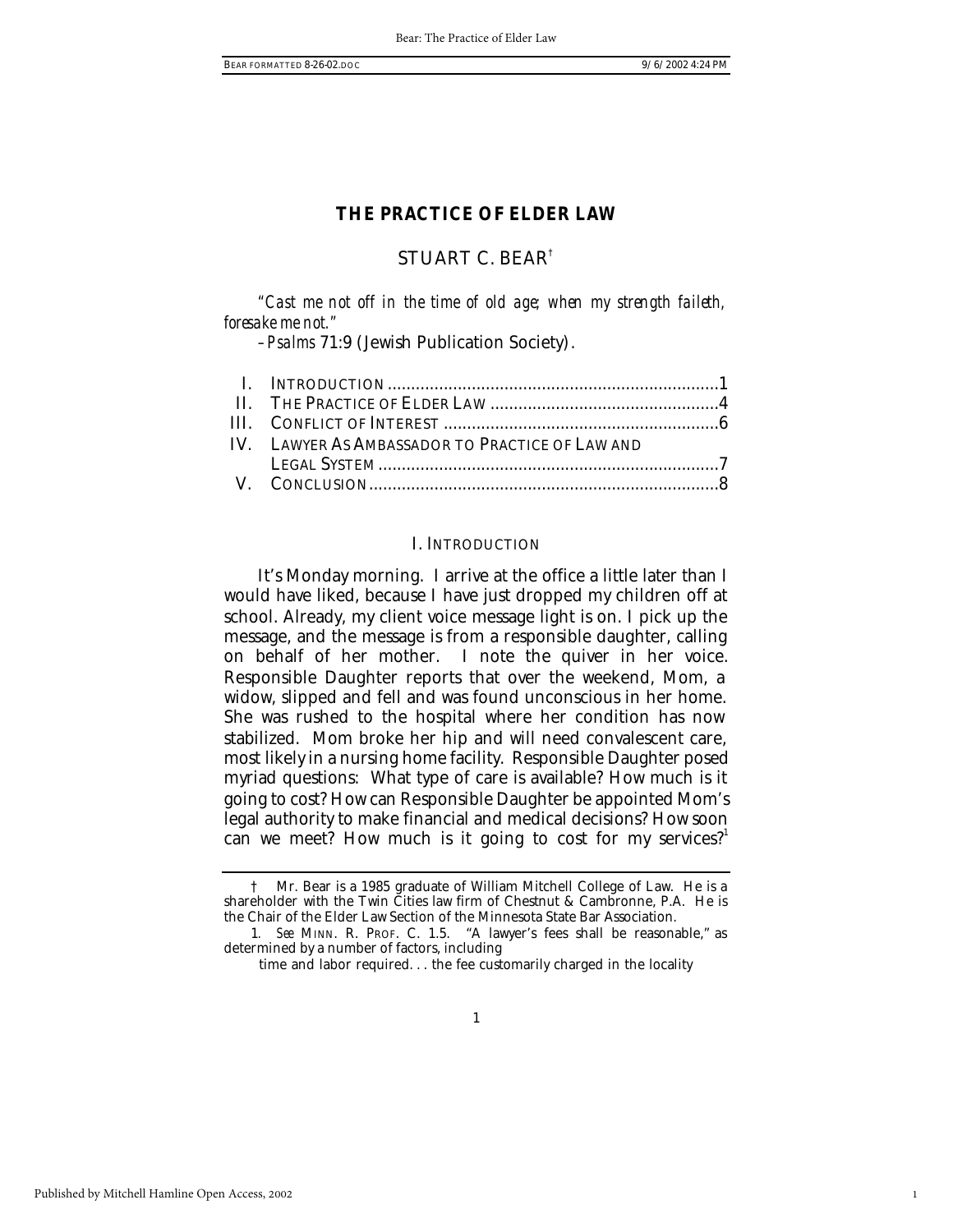2 WILLIAM MITCHELL LAW REVIEW [Vol. 29:1

Responsible Daughter informs me that this is the first time she has been confronted with anything like this type of situation. In fact, neither she nor her Mom have ever had any contact with a lawyer or the legal system.

I ask Responsible Daughter a number of questions, ranging from the prognosis for Mom's medical condition, to Responsible Daughter's knowledge of Mom's legal affairs—such as whether Mom has a Will, a Durable Financial Power of Attorney or a Health Care Directive—and Responsible Daughter's knowledge of Mom's assets, income and expenses. Daughter has little direct knowledge of these matters. As for Mom's prognosis, it is too early to tell whether her care in a nursing home facility will be of a temporary or a permanent nature. Responsible Daughter confides that Mom has been "slipping" during the past few months, becoming somewhat forgetful of names and events. Responsible Daughter has also found spoiled food in Mom's refrigerator and there has been a concern about whether Mom is eating an appropriate balanced diet. As for the legal documents and Mom's finances, this subject has been taboo off limits. For the past six months, Responsible Daughter has tried to bring up the issue of finances, but Mom has not been forthcoming with sharing any financial information. Responsible Daughter has not pushed the issue for fear that Mom would perceive her as greedy, money hungry, and only interested in an inheritance.

We ultimately decide to meet the next day, at Mom's bedside in the hospital. The meeting is attended by Mom, Responsible Daughter, two responsible sons and the spouse of one son. Two other children are not at the meeting, because one of the children, a daughter, lives out of state and the other child, a son, has been estranged from the family for a number of years. In all, the six of us meet in a semi-private room at the hospital around Mom's hospital bed to discuss issues of importance to Mom and the other

for similar legal services, the amount involved and the results obtained, the time limitation imposed by the client or the circumstances, the nature and length of the professional relationship with the client, [and] the experience, reputation and ability of the lawyer or lawyers performing the services.

*Id.* 1.5(a). Elder Law lawyers typically charge for their services based upon the lawyer's usual and customary hourly rate. Some services, such as providing specific types of legal documents, like a Durable Financial Power of Attorney or a Health Care Directive, are often billed on a fixed-fee basis.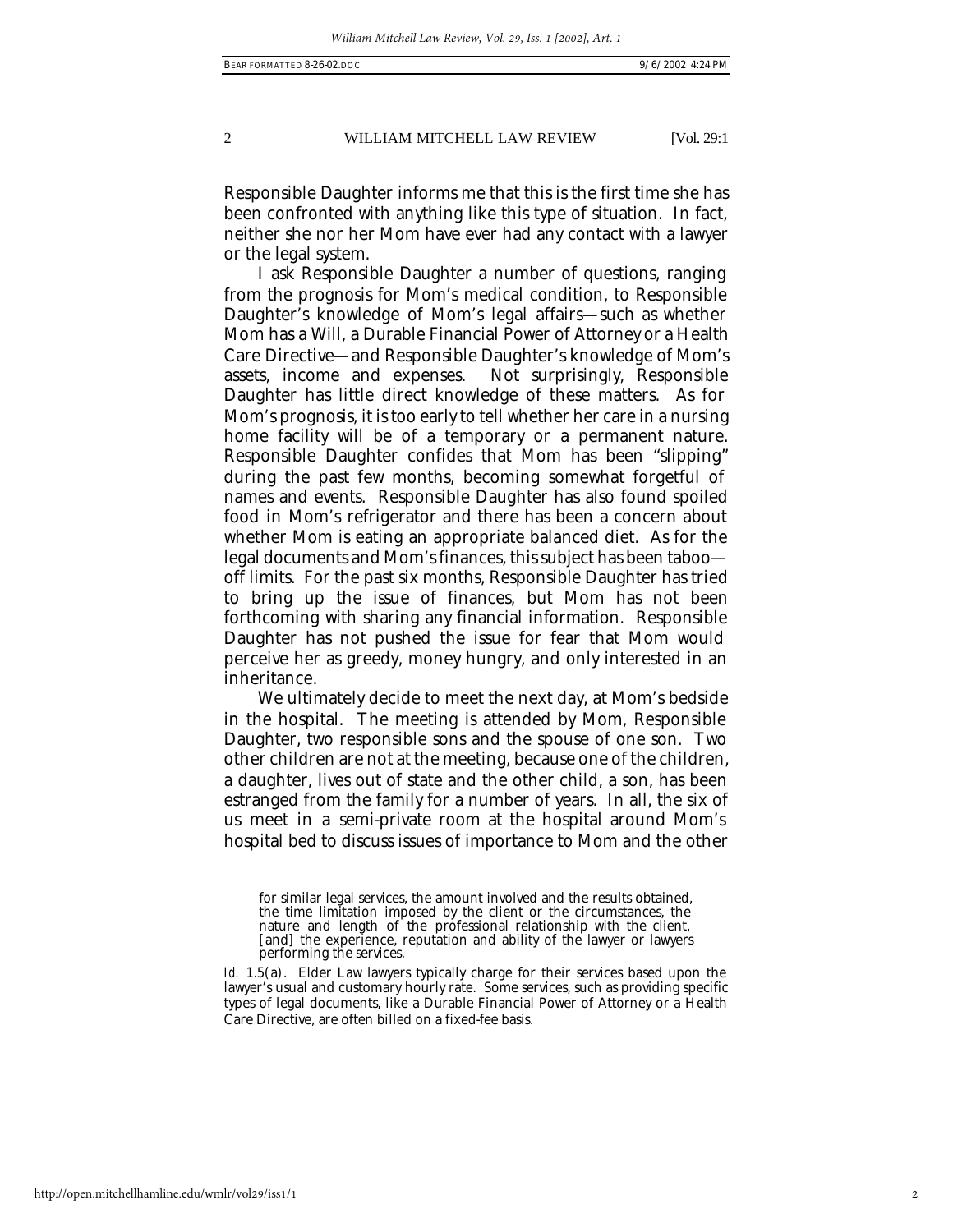2002] THE PRACTICE OF ELDER LAW 3

family members.

Turning to Mom and looking directly at her, I ask her what she wants. What are her goals and objectives? She tells me and her children that she does not want to be a burden to anyone. She wants to remain as independent as possible. She wants her children, when the time comes, to be able to step in and handle her financial affairs and medical affairs without problems, and she does not want to outlive her money so she becomes destitute. The children all nod in agreement, as if to say that this is what they want too.

How did I get here? Twenty years ago when I enrolled at William Mitchell College of Law, I envisioned in my mind's eye practicing law in the traditional fashion. The fashion that came to mind was from the attorneys I saw on TV, like Perry Mason; or the attorneys I saw in the movies, like Paul Newman in *The Verdict*; or even the attorneys I knew when I was growing up in a small town in Northern Wisconsin—the all knowing, general practice attorneys with Ward Cleaver-like sound judgment and with an equally impressive booming, resonant voice. So what happened?

After graduating from William Mitchell in 1985, I was eager to learn about many different areas of the law. I joined a private law firm, and ultimately joined the firm where I practice today, Chestnut & Cambronne, P.A., in 1988. As a new associate, I was exposed to many different areas of the law. But I realized that in order to build my practice, I needed to focus my efforts on a particular area of substantive law. The population demographics in the late 1980s suggested that the Depression Era/World War II generation was increasing in age, and was in need of age-specific legal services. No one at our law firm was focusing her or his practice on delivering Elder Law services. Moreover, in assessing my own personal strengths and weaknesses, as well as my own personal likes and dislikes as far as the cases I handled in private practice, I came to the conclusion that practicing Elder Law fit my particular set of skills. I enjoy the transactional nature of law. I enjoy attention to detail. I enjoy the interpersonal relationships that develop between me, my clients and their extended family members. I like helping people, and from that I get a lot of personal satisfaction.

So here I am, in this hospital room, with an agenda full of legal matters that I want to discuss figuratively tucked away in my back pocket. I am trying, however, to promote the demeanor of a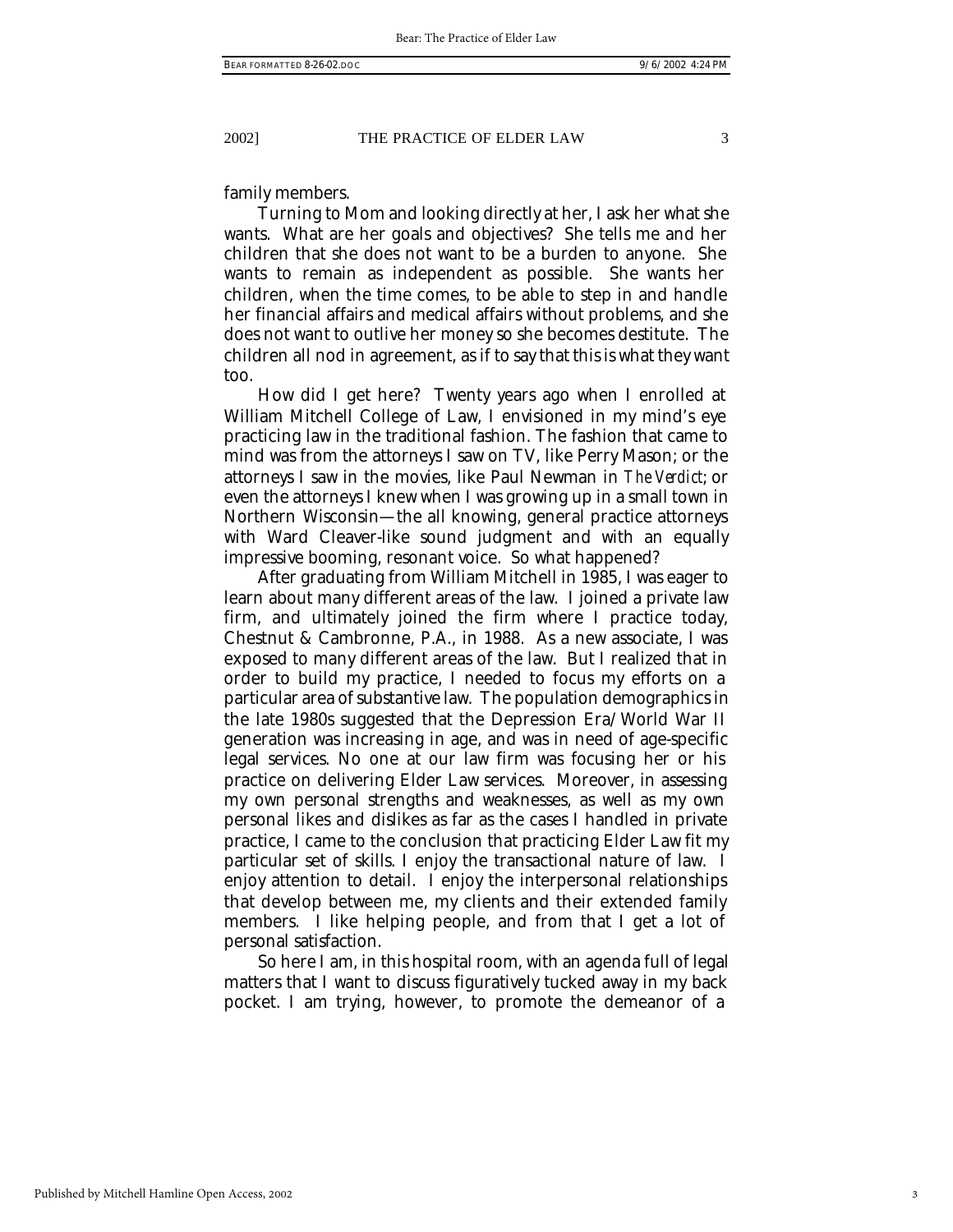4 WILLIAM MITCHELL LAW REVIEW [Vol. 29:1

counselor, not the demeanor of a lawyer in a traditional sense. I speak in a quiet, steady voice, helping this family sort through a variety of issues.

#### II. THE PRACTICE OF ELDER LAW

What does it mean to practice Elder Law? What are the issues that arise? The practice of Elder Law means different things to different people. Clearly, Elder Law, in some sense, involves helping "older" people—but, who are "older people?" People over  $50?^2$  Does it mean those eligible to receive Social Security retirement benefits, beginning at age 62 or age 65? Or does it mean helping only those that are in the oldest segment of the population, the 85-and-older age group?

There is no right answer. Elder Law is not limited to a specific age group. Generally speaking, it would seem to be appropriate for those 65 years of age or older, who are most commonly referred to as "senior citizens."

The issues that I had tucked away in my back pocket to discuss with Mom and the children were varied, but I knew that the issues present in any Elder Law matter may vary depending upon the situation. For some, estate planning is of primary importance. Estate planning generally involves estate tax minimization planning and probate avoidance. For others, disability planning is of primary importance. Disability planning involves having certain legal documents in place to ensure that others have the ability to handle financial matters and medical decisions, should the need arise, and also to establish one's medical wishes, including postmortem issues regarding organ donation and funeral and burial arrangements. The most common legal documents involved with disability planning are a Durable Financial Power of Attorney, $^{\rm 3}$  and

*Id*. § 523.01.

<sup>2.</sup> AARP, the American Association of Retired Persons, opens membership persons age 50 and older. AARP Facts What Is AARP, at to persons age 50 and older. http://www.aarp.org/what\_is.html (last visited August 2, 2002).

<sup>3</sup>*. See* MINN. STAT. § 523.01 (2000).

A person who is a competent adult may, as principal, designate another person or an authorized corporation as the person's attorney-in-fact by a written Power of Attorney. The Power of Attorney is validly executed when it is dated and signed by the principal and, in the case of a signature on behalf of the principal, by another, or by a mark, acknowledged by a Notary Public.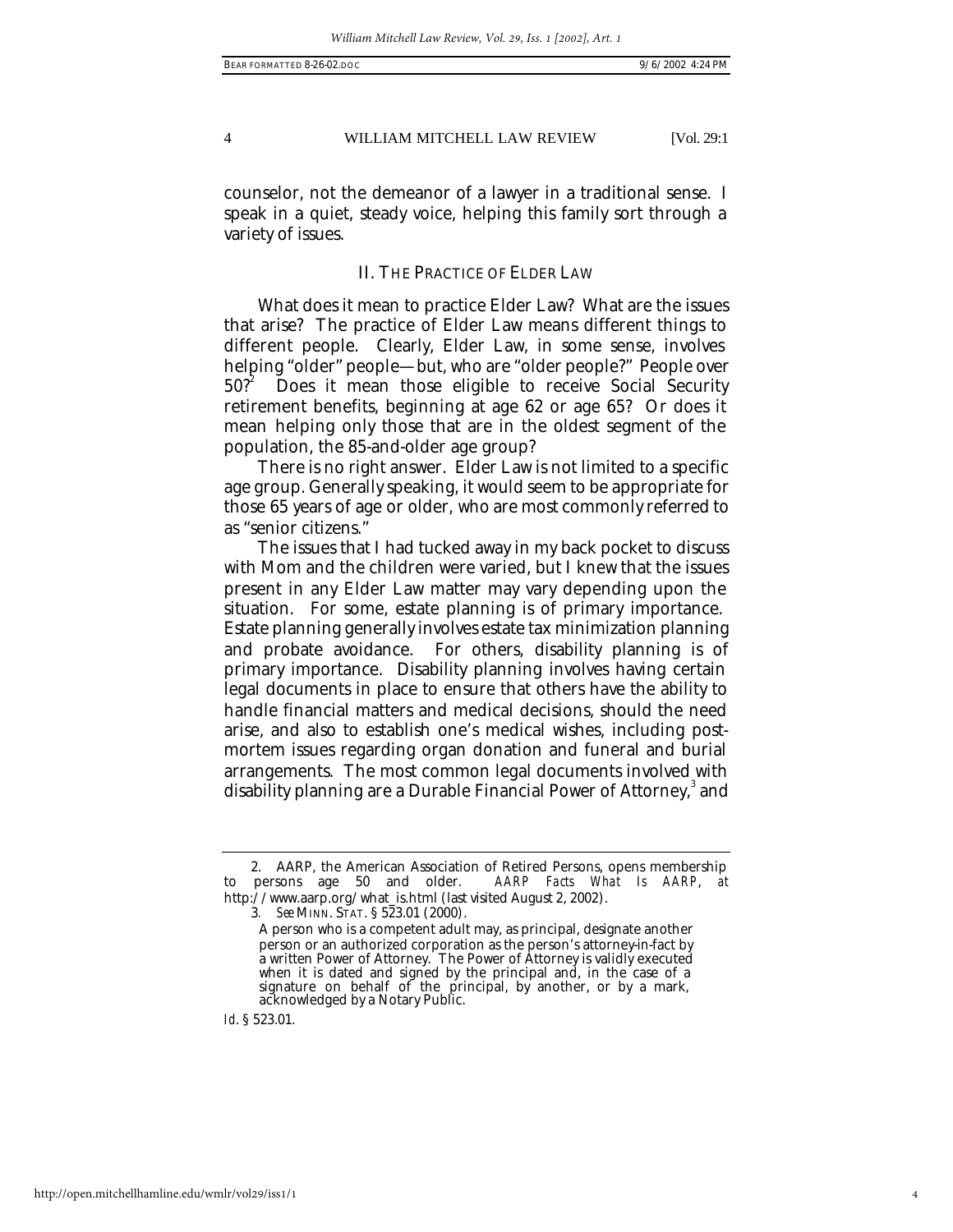#### 2002] THE PRACTICE OF ELDER LAW 5

a Health Care Directive.<sup>4</sup> A Durable Financial Power of Attorney serves to appoint others to step in to handle financial matters if the person is unable to do so for themselves. A Health Care Directive serves to appoint others to step in to make medical decisions if the person is unable to do so for themselves, and serves to provide substantive information regarding the person's medical wishes. For others, who have not engaged in proper disability planning, it is necessary to initiate a guardianship or conservatorship proceeding so that a court may appoint a representative to handle financial matters or make medical decisions.

For other clients, Medical Assistance planning is the primary area of attention. Medical Assistance planning involves structuring one's assets to preserve them to the fullest extent possible in the event one is faced with the prospect of long-term care. In addition, there are myriad other issues of importance to seniors, ranging from housing concerns in an assisted living facility or a nursing care facility to issues related to vulnerability and susceptibility to abuse, particularly for frail and elderly persons.

Finally, there are many family interpersonal relationship issues that come to light when Elder Law issues arise for clients. These issues take a number of forms. Issues may arise between spouses. Issues may arise between parents and children, particularly estranged children. Issues may arise when there are no close family members, only distant relatives. Issues may also arise when there are second marriages and blended families.

*Id*. § 145C.03, subd. 1.

<sup>4</sup>*. See* MINN. STAT. § 145C.01*.* (2000). A Health Care Directive is a "written instrument that complies with Section 145C.03 and includes one or more health care instructions, a health care power of attorney, or both; or a durable power of attorney for health care executed under [MINN. STAT. Chapter 145C] before August 1, 1998." *Id*. § 145C.01, subd. 5a. Section 145C.03 describes the legal sufficiency for a Health Care Directive.

To be legally sufficient in [Minnesota], a health care directive must (1) be in writing; (2) be dated; (3) state the principal's name; (4) be executed by a principal with capacity to do so with the signature of the principal or with the signature of another person authorized by the principal to sign on behalf of the principal; (5) contain verification of the principal's signature or the signature of the person authorized by the principal to sign on behalf of the principal, either by a notary public or by witnesses [with certain limitations set forth in Section 145C.03, subdivision 3]; and (6) include a health care instruction a Health Care Power of Attorney, or both.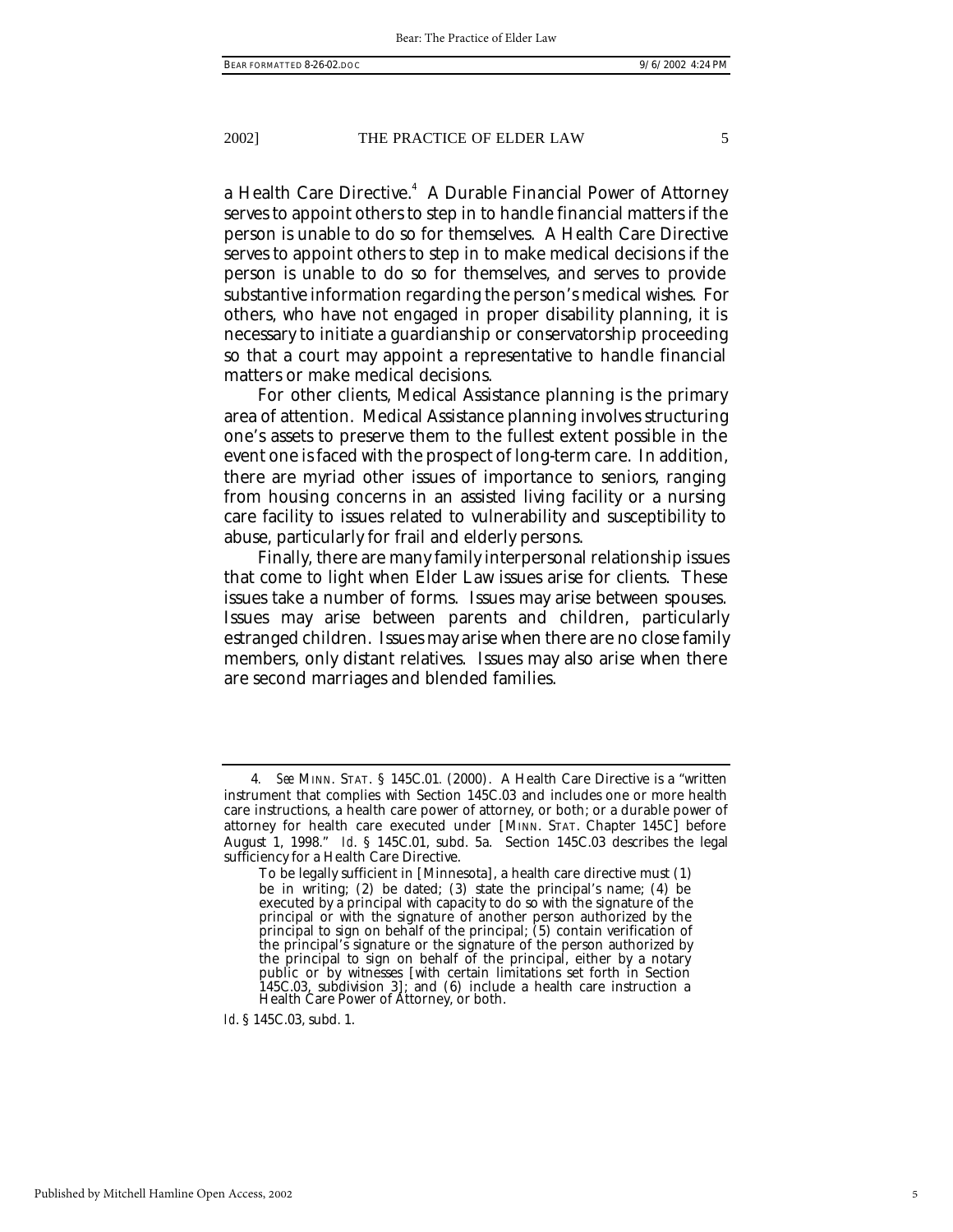6 WILLIAM MITCHELL LAW REVIEW [Vol. 29:1

#### III. CONFLICT OF INTEREST

When I turned to Mom in the hospital room and asked her directly what *her* wishes were, my action was deliberate. When entering this type of situation, the practitioner needs to constantly be aware of who is the client. The Minnesota Rules of Professional Conduct provide insight into this determination. Rule 1.7 addresses the issue of conflict of interest. The rule provides in pertinent part: "[a] lawyer shall not represent a client if the representation of that client will be directly adverse to another client, unless: (1) the lawyer reasonably believes the representation will not adversely affect the relationship with the other client; and (2) each client consents after consultation."<sup>5</sup> The rule further states:

[a] lawyer shall not represent a client if the representation of that client may be materially limited by the lawyer's responsibilities to another client or to a third person, or by the lawyer's own interest unless: (1) the lawyer reasonably believes the representation will not be adversely affected; and (2) the client consents after consultation. When representation of multiple clients in a single matter is undertaken, the consultation shall include explanation of the implications of the common representation and the advantages and risks involved.<sup>8</sup>

This rule is clear that should I choose Mom as my client; it is she whom I serve and no other family member. I take my marching orders based upon Mom's goals and objectives, serving her sole interests.

Suppose, however, that Mom is not so definitive in articulating her goals and objectives. It may be possible for me to represent the entire family, in light of rule 2.2 of the Minnesota Rules of Professional Conduct, which addresses the lawyer as intermediary. The rule provides in pertinent part:

[a] lawyer may act as intermediary between clients if: (1) the lawyer consults with each client concerning the implications of the common representation, including the advantages and risks involved, and the effect on the attorney-client privileges, and obtains each client's consent to the common representation; (2) the lawyer reasonably believes that the matter can be resolved on

<sup>5.</sup> MINN. R. PROF. C. 1.7(a).

<sup>6</sup>*. Id*. 1.7(b).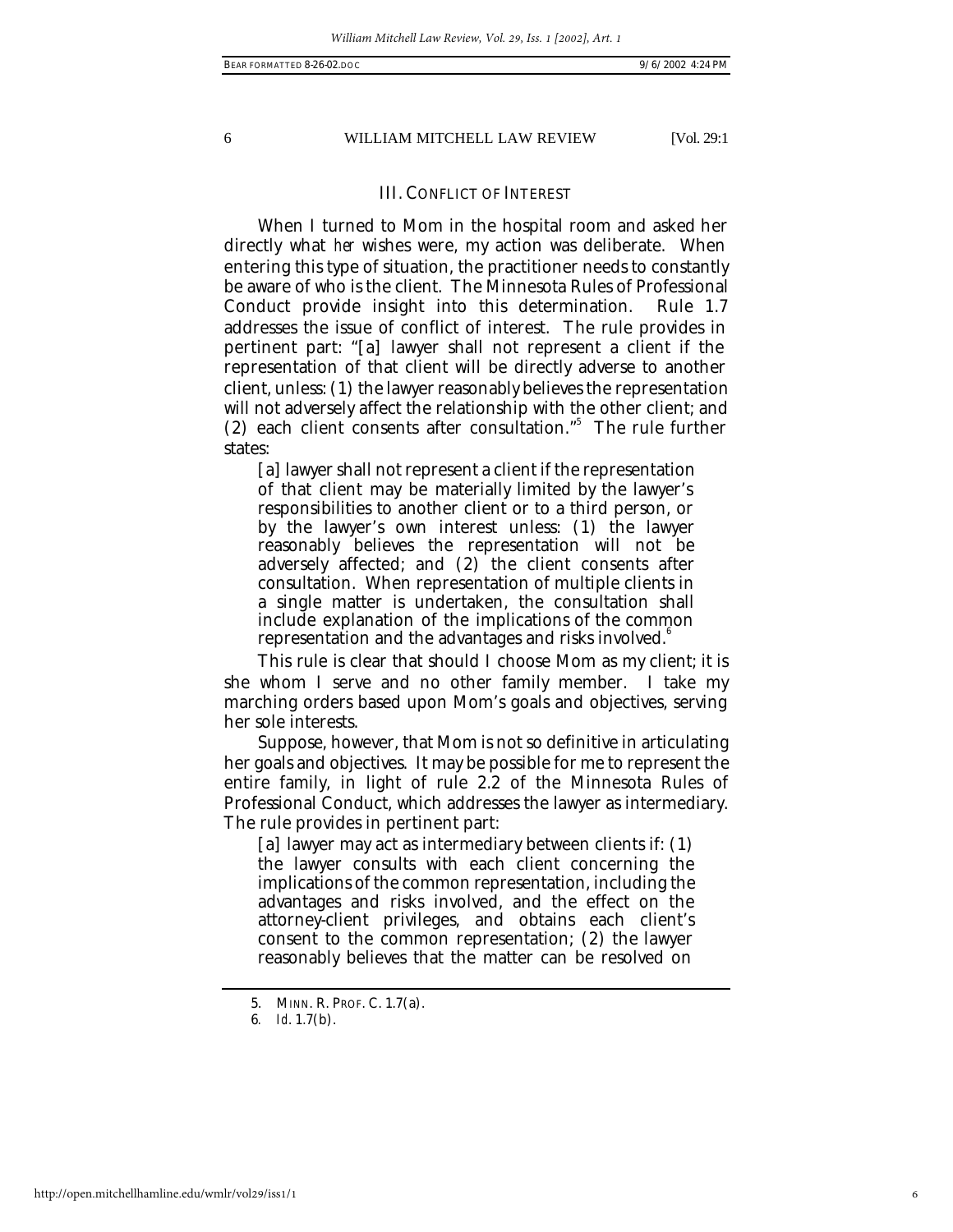#### 2002] THE PRACTICE OF ELDER LAW 7

terms compatible with the clients' best interests, that each client will be able to make adequately informed decisions in the matter and that there is little risk of material prejudice to the interests of any of the clients if the contemplated resolution is unsuccessful; and (3) the lawyer reasonably believes that the common representation can be undertaken impartially and without improper effect on other responsibilities the lawyer has to any of the clients.

A lawyer shall withdraw as intermediary if any of the clients so requests, or if any of the conditions stated [above is] no longer satisfied. Upon withdrawal, the lawyer shall not continue to represent any of the clients in the matter that was subject to the intermediation.<sup>8</sup>

In the situation involving Mom and Responsible Daughter, and reading the conflict of interest rule together with the intermediary rule, I may act as the lawyer for this situation, provided that no conflict of interest develops. Should a conflict of interest develop, I need to determine, after disclosure and consent, whether I can adequately continue to provide representation, or whether the conflict is so deep that I must withdraw from providing representation to any party.

#### IV. LAWYER AS AMBASSADOR TO PRACTICE OF LAW AND LEGAL **SYSTEM**

For one faced with an Elder Law issue, it may well be the first time that the person, or family members, have had any contact with a lawyer. In fact, those coming in contact with the lawyer may have a bias, based upon some soap opera version of lawyers, that the lawyer is just an under worked, over paid, necessary evil to encounter when faced with any legal matter. It is, therefore, an opportunity for the lawyer to educate the client on the practice of law and our legal system. The lawyer's demeanor, hard work, attention to detail, communication skills, honesty, integrity, and allaround professionalism all work together to educate those coming in contact with the lawyer: that the lawyer is simply a helpful problem solver, able to provide peace of mind, in trying to achieve the client's goals and objectives.

<sup>7</sup>*. Id*. 2.2(a).

<sup>8</sup>*. Id*. 2.2(c).